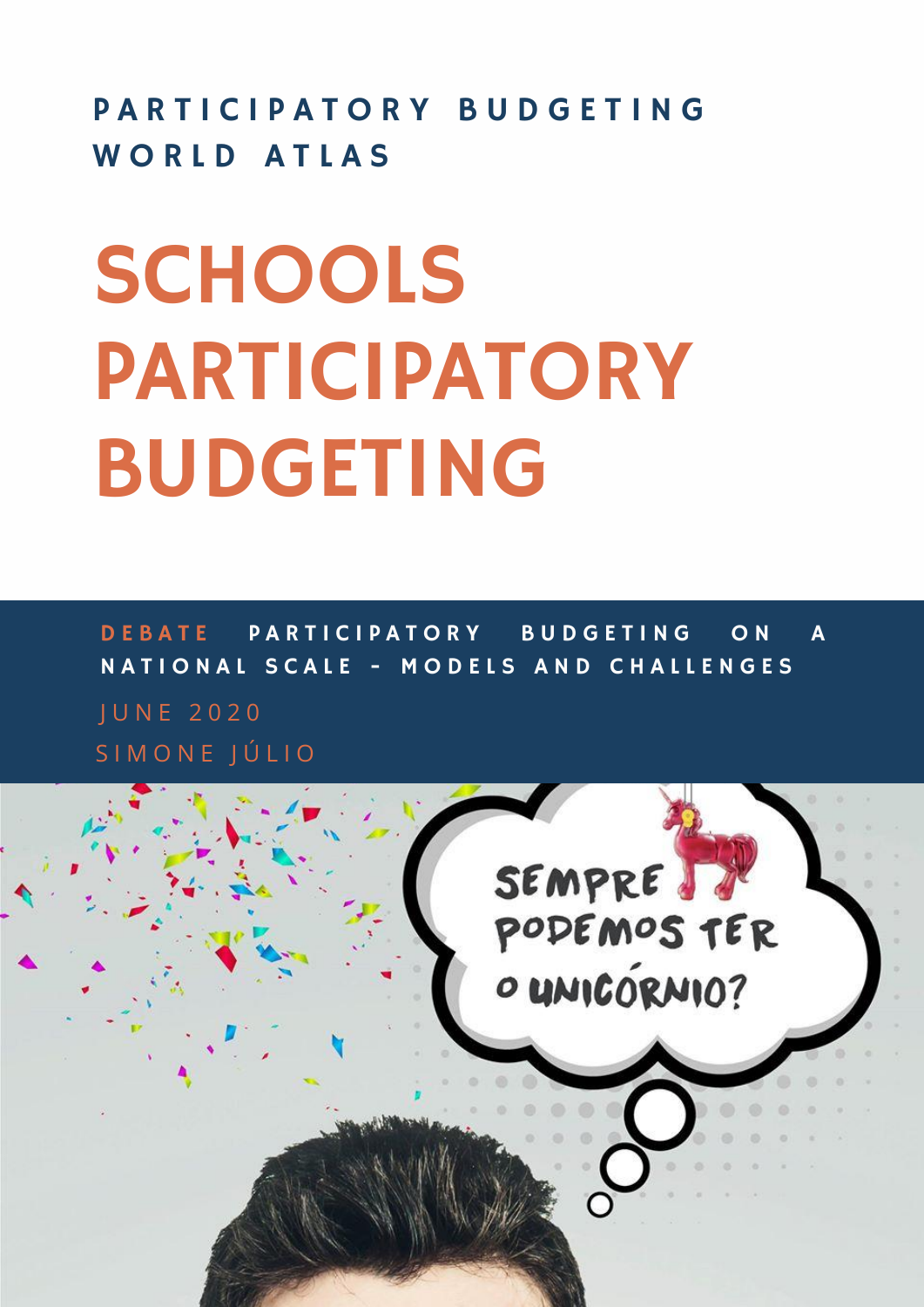# Schools Participatory Budgeting



# I. Practice identification

Schools Participatory Budgeting

## II. Country

Portugal

## III. Population

Total: 10.276.617 (2018, INE - Estimativas anuais da população). Students in primary and secondary education who are attending public schools may participate.

## IV. Years of operation

2017, 2018, 2019 and 2020

# V. Budget available

€1 per elementary and high school student per school. If the school has less than 500 eligible students, the minimum amount is EUR 500.00.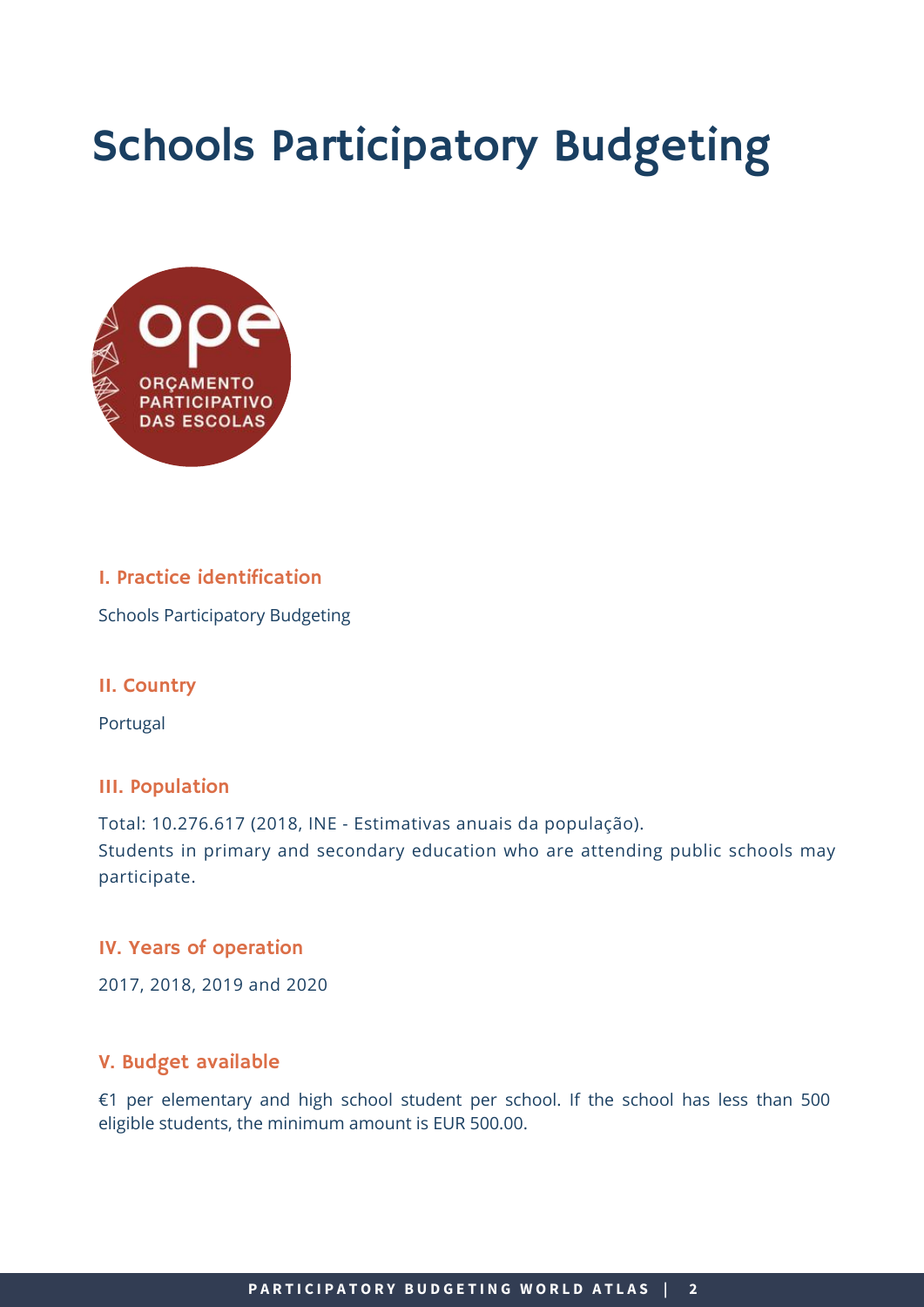# VI. Implementation stages



#### VII. Methodological summary

The national coordination of the Schools Participatory Budgeting is in charge of the Institute of Financial Management of Education I.P., articulated with the General Direction of School Establishments. Local coordination is ensured by the Director of each Grouping or school that is not grouped and this responsibility can be delegated to a teacher. They should disclose the PB and the amount involved, ensuring that information on how to participate reaches the students.

Proposals may be submitted on an individual or group basis (maximum of 5), however they need to secure the support of 5% of the students in the school to which they relate. Students can submit it online at the PB's page (feature available since the 3rd edition), by email, or at the school office.